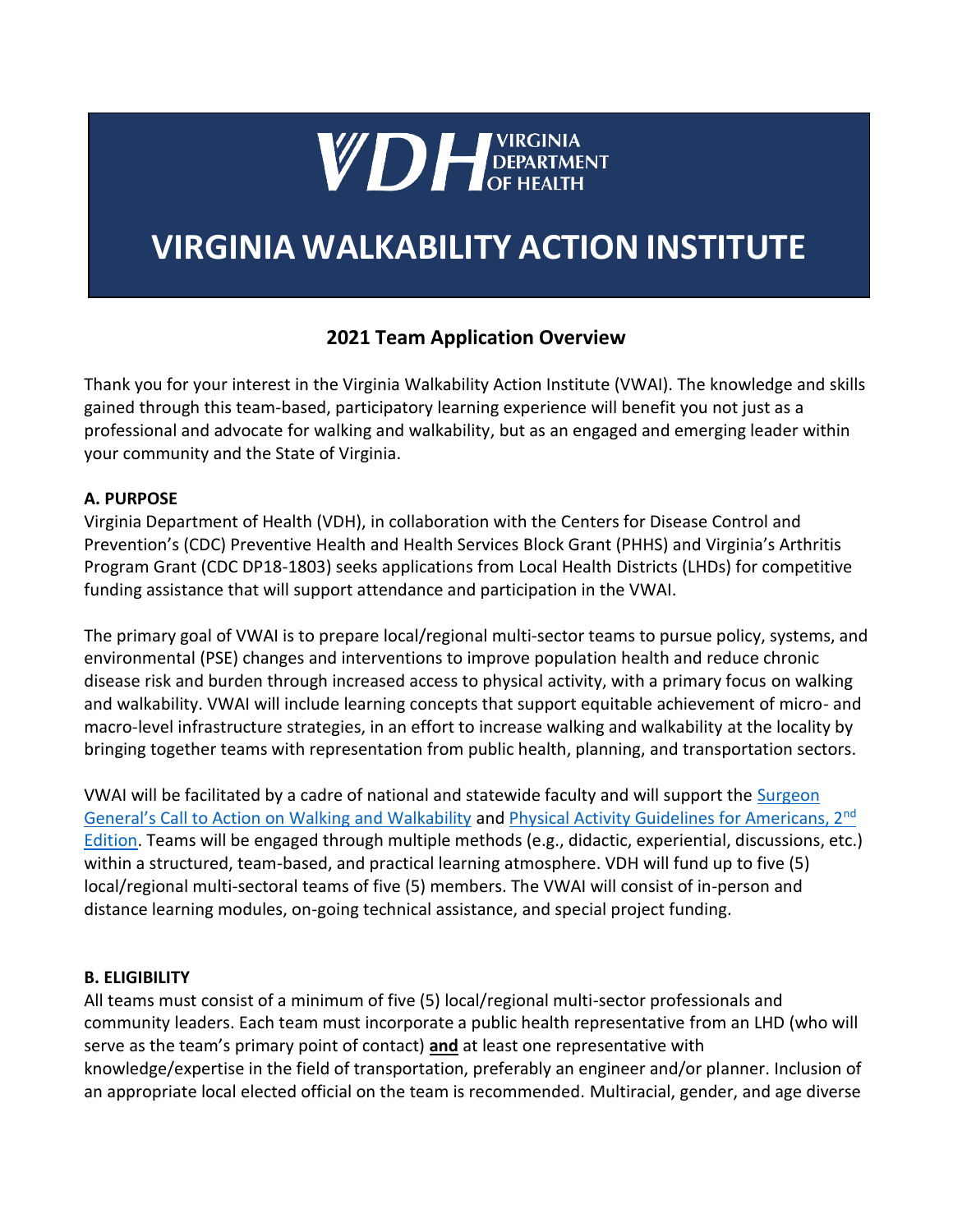teams are highly encouraged. **Should a team enlist more than five (5) members, the team will be responsible for the associated travel expenses for additional team members for the in-person learning modules.** Teams will be selected through a competitive application process. Attached is a PDF version of the full application. You may also click [here](https://j.mp/31OufAY) to complete the application online.

#### **C. VWAI TIMELINE AND DESCRIPTION**

Selected teams will participate in the VWAI opportunity for the time period of November 2020 (date of award announcement) through September 1, 2021 (date project ends).

#### **Application Deadline:**

Applications must be received by 11:59pm on Tuesday, October 20, 2020.

#### **Interest Webinar:**

Thursday, September 24th, 2020, 2:00-3:00pm Register: <https://j.mp/3bBh9KG>

#### **Award Notification:**

Applicants will be notified no later than Tuesday, November 3rd.

#### **Program-at-a-Glance**

- November 19, 2020: Kick Off In-Person/Distance Full Day Meeting
- December 2020-July 2021:
	- $\circ$  Two-hour distance learning modules 1st Thursday and 4th Thursday\* of each month;
	- o Technical Assistance/Office Hours: 2nd Thursday of each month; \*Learning modules will be held in-person in April and June
- August 9, 2021 and Tuesday, August 10, 2021: Final In-Person Meeting

#### **Awards:**

Team awardees will receive:

- an invitation to attend all VWAI in-person meetings, distance learning modules and technical assistance/office hours sessions;
- lodging at the VWAI host hotel for in-person sessions for up to five (5) members of each local/regional multi-sector team;
- reimbursement for travel expenses (e.g. mileage and per diem) for up to five (5) team members to attend in-person sessions based on federal per diem rates;
- access to walking and walkability tools and resources;
- access to on-going technical assistance during the VWAI; and
- special project funding.

Team awardees will be responsible for:

- attending and participating in all in-person meetings, distance learning modules, and technical assistance/office hours sessions;
- completing monthly homework assignments;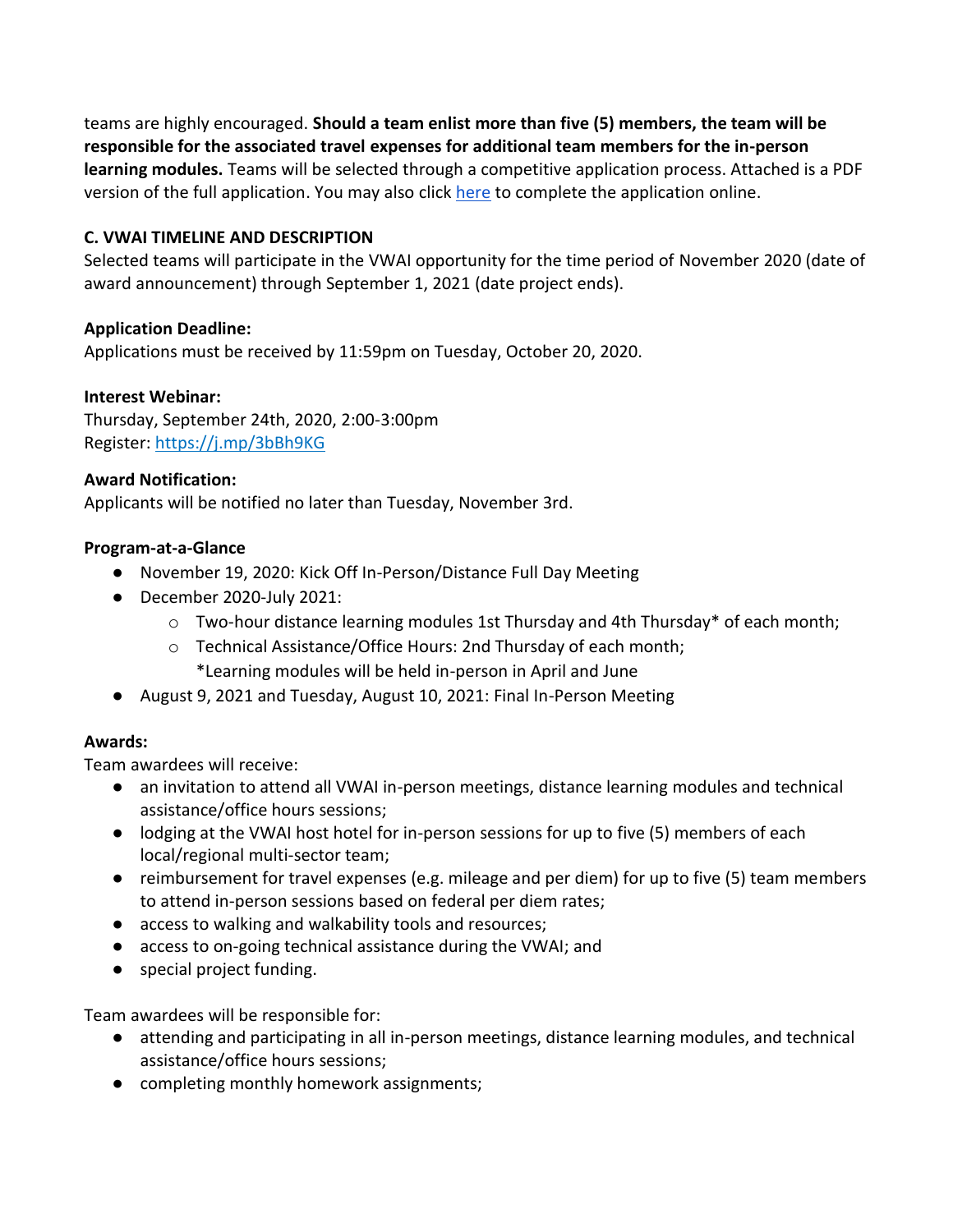- developing an action plan that is locality-specific to improving walkability, and present to VWAI cohort and faculty;
- meeting with team members *outside of planned VWAI learning modules and office hours* to support development of an action plan; and
- utilizing special project funding to support walkability in targeted areas of the locality.

# **Examples of strategies the teams learn during VWAI:**

- Development of a standing, regional-level interdisciplinary working group on walking and walkability to plan and execute these interventions;
- Execution of Memoranda of Understanding or comparable agreements that frame specific and detailed collaboration between local departments and agencies, as well as non-profits and advocacy groups, for the implementation of walkable environments and walking-oriented policies;
- Facilitation of local and/or regional walkability training sessions; e.g. develop one or more local action institutes for interdisciplinary regional or community walkability implementation teams;
- Development and dissemination of a model zoning ordinance that supports compact, mixeduse, walkable development for use by local communities;
- Implementation of Complete Streets (CS) policy, such as CS roadway design guidelines and performance measures (beyond Level of Service, such as vehicle miles traveled, trip length minimization, health impact assessment, health equity prioritization) for use by local departments of transportation (DOTs);
- Development and dissemination of market-based tools that support walking and walkability, such as market-based parking policies, congestion pricing, high occupancy and toll lanes; inclusionary zoning policies and incentives for private sector development; and workplace or community Transportation Demand Management policies;
- Development and implementation of prioritization and evaluation metrics for local biking and walking infrastructure projects;
- Development and implementation of a local pedestrian plan, trails plan, active transportation plan, transit plan, or similar with a focus on specific project and policy recommendations, timeline, and resources to enhance walking and walkability;
- Development and implementation of a technical assistance program for communities developing comprehensive plans; transportation, active transportation, and transit plans, to assure an appropriate focus on pedestrian and transit performance; and
- Coordination of transportation projects, priorities, and funding with state DOT, Metropolitan Planning Organizations (MPOs), and communities with a focus on maximizing pedestrian and transit support and performance.

# **D. WHO SHOULD APPLY**

Teams from localities/regions that are encouraged to apply include those:

● with an established commitment to planning, through the adoption of, or commitment to adopt, an appropriate long-range planning document (e.g., growth policy, master plan, and transportation plan) in support of the community's vision and overarching goals; and